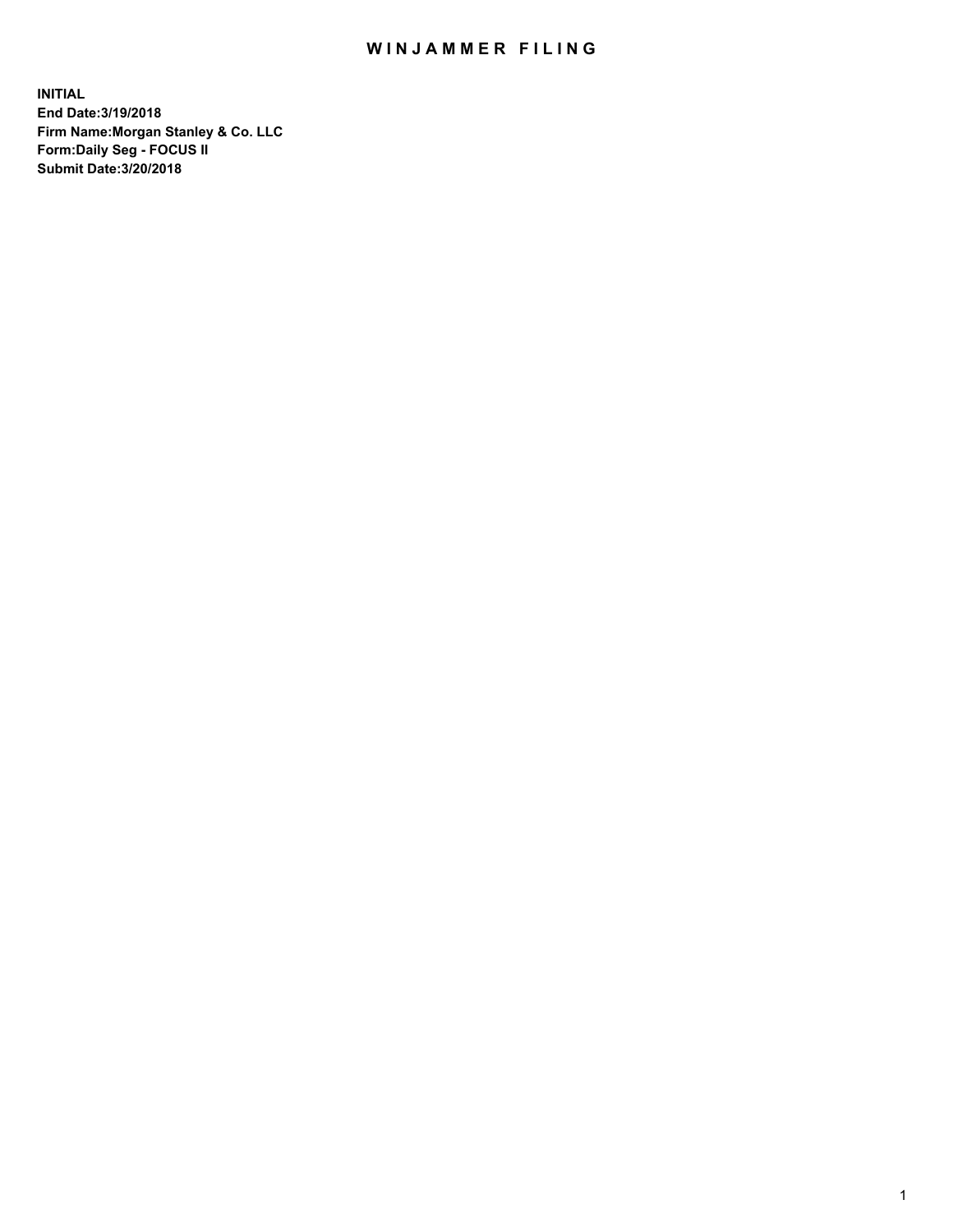## **INITIAL End Date:3/19/2018 Firm Name:Morgan Stanley & Co. LLC Form:Daily Seg - FOCUS II Submit Date:3/20/2018 Daily Segregation - Cover Page**

| Name of Company<br><b>Contact Name</b><br><b>Contact Phone Number</b><br><b>Contact Email Address</b>                                                                                                                                                                                                                          | Morgan Stanley & Co. LLC<br>Ikram Shah<br>212-276-0963<br>lkram.shah@morganstanley.com |
|--------------------------------------------------------------------------------------------------------------------------------------------------------------------------------------------------------------------------------------------------------------------------------------------------------------------------------|----------------------------------------------------------------------------------------|
| FCM's Customer Segregated Funds Residual Interest Target (choose one):<br>a. Minimum dollar amount: ; or<br>b. Minimum percentage of customer segregated funds required:%; or<br>c. Dollar amount range between: and; or<br>d. Percentage range of customer segregated funds required between: % and %.                        | 331,000,000<br>0 <sub>0</sub><br>00                                                    |
| FCM's Customer Secured Amount Funds Residual Interest Target (choose one):<br>a. Minimum dollar amount: ; or<br>b. Minimum percentage of customer secured funds required:%; or<br>c. Dollar amount range between: and; or<br>d. Percentage range of customer secured funds required between:% and%.                            | 140,000,000<br>0 <sub>0</sub><br>0 <sub>0</sub>                                        |
| FCM's Cleared Swaps Customer Collateral Residual Interest Target (choose one):<br>a. Minimum dollar amount: ; or<br>b. Minimum percentage of cleared swaps customer collateral required:% ; or<br>c. Dollar amount range between: and; or<br>d. Percentage range of cleared swaps customer collateral required between:% and%. | 92,000,000<br>0 <sub>0</sub><br>0 <sub>0</sub>                                         |

Attach supporting documents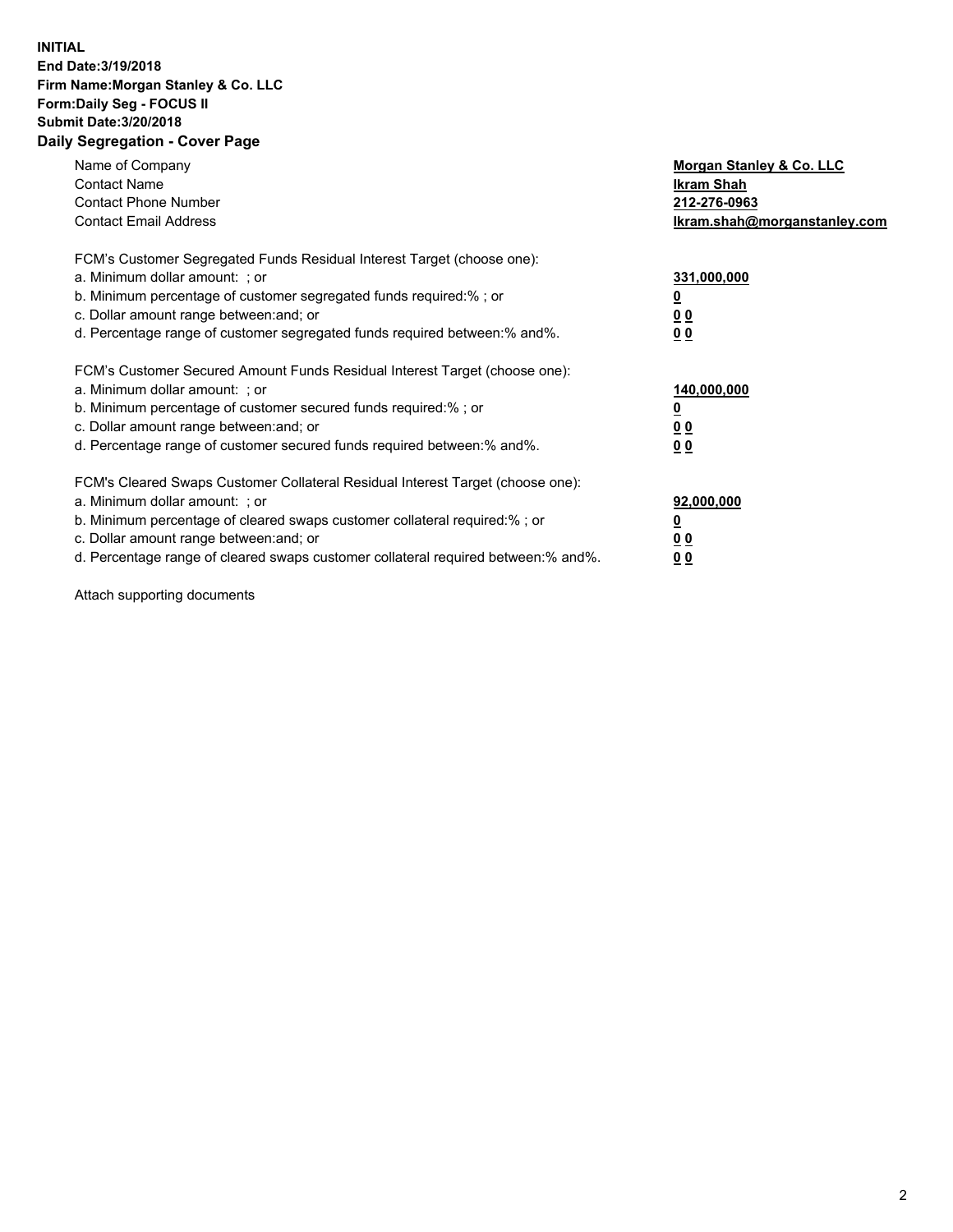## **INITIAL End Date:3/19/2018 Firm Name:Morgan Stanley & Co. LLC Form:Daily Seg - FOCUS II Submit Date:3/20/2018 Daily Segregation - Secured Amounts**

Foreign Futures and Foreign Options Secured Amounts Amount required to be set aside pursuant to law, rule or regulation of a foreign government or a rule of a self-regulatory organization authorized thereunder

- 1. Net ledger balance Foreign Futures and Foreign Option Trading All Customers A. Cash **3,027,609,682** [7315]
	- B. Securities (at market) **1,960,690,995** [7317]
- 2. Net unrealized profit (loss) in open futures contracts traded on a foreign board of trade **89,651,360** [7325]
- 3. Exchange traded options
	- a. Market value of open option contracts purchased on a foreign board of trade **26,477,201** [7335]
	- b. Market value of open contracts granted (sold) on a foreign board of trade **-20,626,469** [7337]
- 4. Net equity (deficit) (add lines 1. 2. and 3.) **5,083,802,769** [7345]
- 5. Account liquidating to a deficit and account with a debit balances gross amount **136,177,085** [7351] Less: amount offset by customer owned securities **-131,966,567** [7352] **4,210,518**
- 6. Amount required to be set aside as the secured amount Net Liquidating Equity Method (add lines 4 and 5)
- 7. Greater of amount required to be set aside pursuant to foreign jurisdiction (above) or line 6.

## FUNDS DEPOSITED IN SEPARATE REGULATION 30.7 ACCOUNTS

- 1. Cash in banks
	- A. Banks located in the United States **265,098,572** [7500]
	- B. Other banks qualified under Regulation 30.7 **742,075,746** [7520] **1,007,174,318**
- 2. Securities
	- A. In safekeeping with banks located in the United States **260,777,490** [7540]
	- B. In safekeeping with other banks qualified under Regulation 30.7 **0** [7560] **260,777,490** [7570]
- 3. Equities with registered futures commission merchants
	-
	-
	- C. Unrealized gain (loss) on open futures contracts **457,921** [7600]
	- D. Value of long option contracts **0** [7610]
- E. Value of short option contracts **0** [7615] **6,145,463** [7620]
- 4. Amounts held by clearing organizations of foreign boards of trade
	-
	-
	- C. Amount due to (from) clearing organization daily variation **0** [7660]
	- D. Value of long option contracts **0** [7670]
	- E. Value of short option contracts **0** [7675] **0** [7680]
- 5. Amounts held by members of foreign boards of trade
	-
	-
	- C. Unrealized gain (loss) on open futures contracts **89,193,439** [7720]
	- D. Value of long option contracts **26,477,201** [7730]
	- E. Value of short option contracts **-20,626,469** [7735] **4,004,749,817**
- 6. Amounts with other depositories designated by a foreign board of trade **0** [7760]
- 7. Segregated funds on hand **0** [7765]
- 8. Total funds in separate section 30.7 accounts **5,278,847,088** [7770]
- 9. Excess (deficiency) Set Aside for Secured Amount (subtract line 7 Secured Statement Page 1 from Line 8)
- 10. Management Target Amount for Excess funds in separate section 30.7 accounts **140,000,000** [7780]
- 11. Excess (deficiency) funds in separate 30.7 accounts over (under) Management Target **50,833,801** [7785]

**0** [7305]

[7354] **5,088,013,287** [7355]

**5,088,013,287** [7360]

[7530]

 A. Cash **5,687,542** [7580] B. Securities **0** [7590]

 A. Cash **0** [7640] B. Securities **0** [7650]

 A. Cash **2,209,792,141** [7700] B. Securities **1,699,913,505** [7710] [7740] **190,833,801** [7380]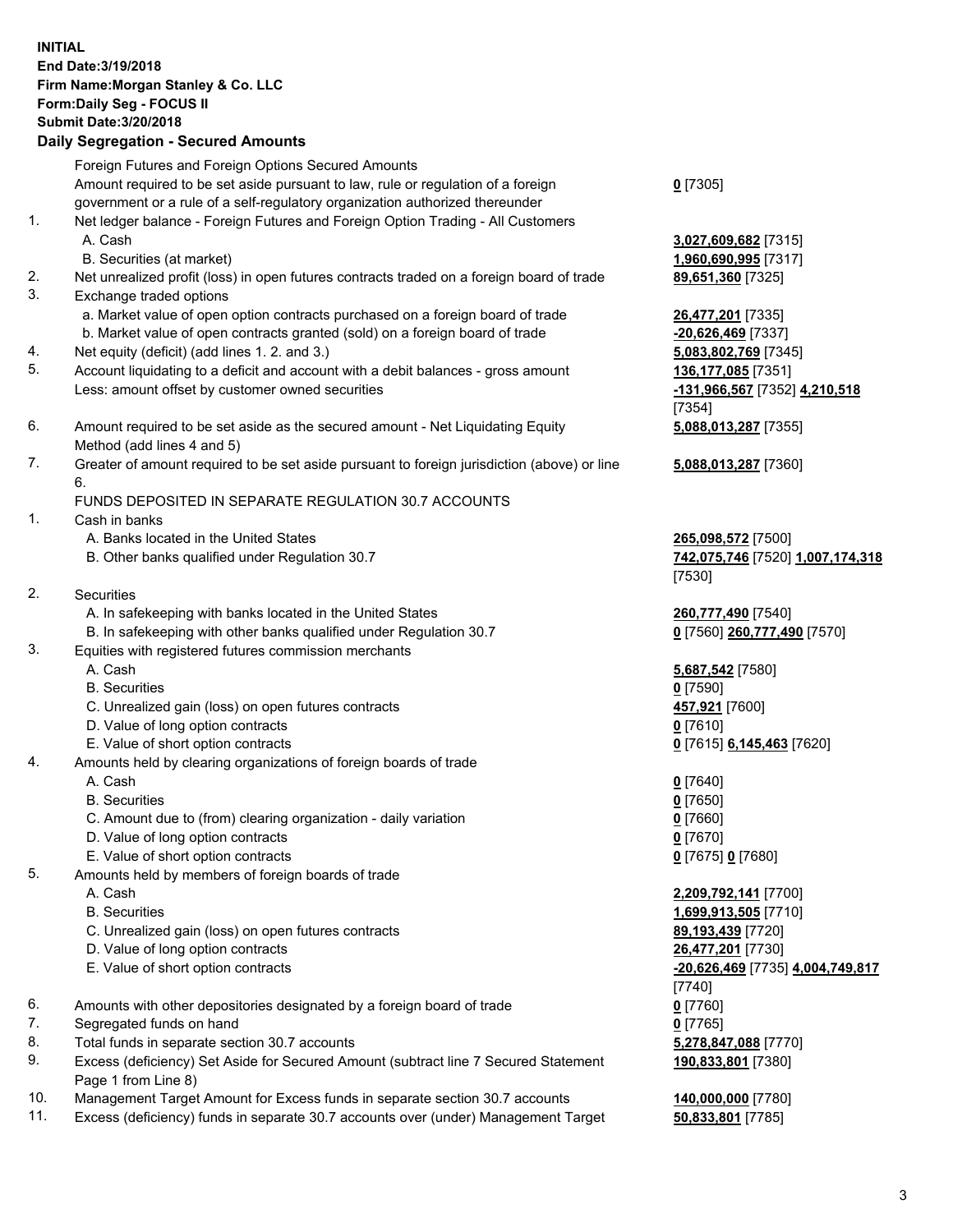**INITIAL End Date:3/19/2018 Firm Name:Morgan Stanley & Co. LLC Form:Daily Seg - FOCUS II Submit Date:3/20/2018 Daily Segregation - Segregation Statement** SEGREGATION REQUIREMENTS(Section 4d(2) of the CEAct) 1. Net ledger balance A. Cash **9,306,708,081** [7010] B. Securities (at market) **5,198,026,150** [7020] 2. Net unrealized profit (loss) in open futures contracts traded on a contract market **154,262,405** [7030] 3. Exchange traded options A. Add market value of open option contracts purchased on a contract market **400,898,338** [7032] B. Deduct market value of open option contracts granted (sold) on a contract market **-662,363,762** [7033] 4. Net equity (deficit) (add lines 1, 2 and 3) **14,397,531,212** [7040] 5. Accounts liquidating to a deficit and accounts with debit balances - gross amount **472,154,267** [7045] Less: amount offset by customer securities **-424,067,413** [7047] **48,086,854** [7050] 6. Amount required to be segregated (add lines 4 and 5) **14,445,618,066** [7060] FUNDS IN SEGREGATED ACCOUNTS 7. Deposited in segregated funds bank accounts A. Cash **3,072,536,082** [7070] B. Securities representing investments of customers' funds (at market) **0** [7080] C. Securities held for particular customers or option customers in lieu of cash (at market) **1,266,038,610** [7090] 8. Margins on deposit with derivatives clearing organizations of contract markets A. Cash **6,706,623,105** [7100] B. Securities representing investments of customers' funds (at market) **0** [7110] C. Securities held for particular customers or option customers in lieu of cash (at market) **3,931,987,540** [7120] 9. Net settlement from (to) derivatives clearing organizations of contract markets **109,701,908** [7130] 10. Exchange traded options A. Value of open long option contracts **400,898,338** [7132] B. Value of open short option contracts **-662,363,762** [7133] 11. Net equities with other FCMs A. Net liquidating equity **3,614,364** [7140] B. Securities representing investments of customers' funds (at market) **0** [7160] C. Securities held for particular customers or option customers in lieu of cash (at market) **0** [7170] 12. Segregated funds on hand **0** [7150] 13. Total amount in segregation (add lines 7 through 12) **14,829,036,185** [7180] 14. Excess (deficiency) funds in segregation (subtract line 6 from line 13) **383,418,119** [7190]

- 15. Management Target Amount for Excess funds in segregation **331,000,000** [7194]
- 16. Excess (deficiency) funds in segregation over (under) Management Target Amount Excess

**52,418,119** [7198]